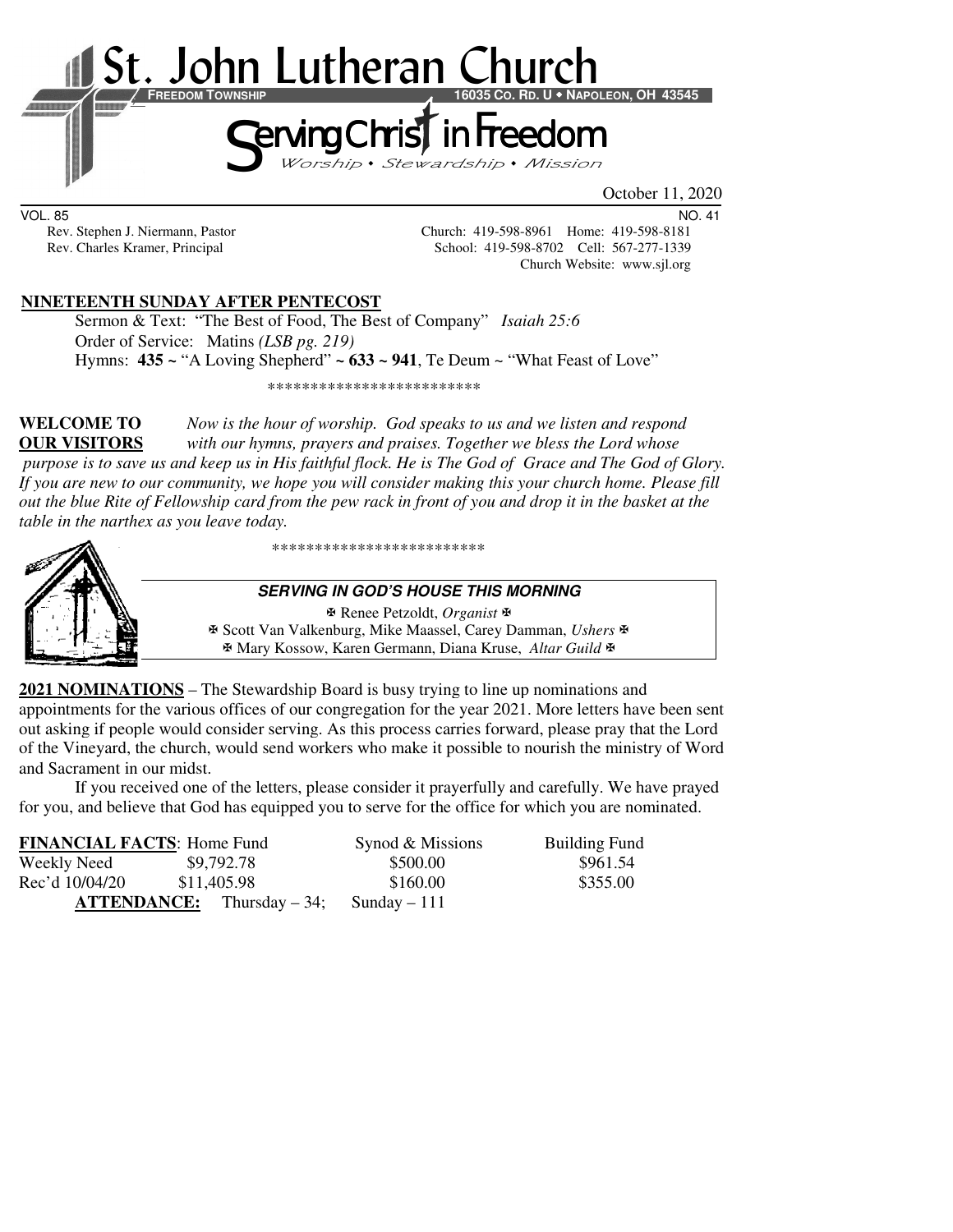|             |         | In God's House This Week<br>Online church calendar: https://74058984.view-events.com |  |
|-------------|---------|--------------------------------------------------------------------------------------|--|
| <b>Date</b> | Time    | <b>Activities</b>                                                                    |  |
| Today       | 9:00AM  | <b>Worship Service w/Communion following</b>                                         |  |
| Tues.       | 8:35 AM | <b>School Chapel</b>                                                                 |  |
|             | 7:00 PM | <b>Church Council Meeting</b>                                                        |  |
| Wed.        | 6:15 PM | Jr. High Confirmation Class (until 7:30 PM)                                          |  |
| Thurs.      | 7:00 PM | <b>Thursday Evening Worship</b>                                                      |  |
| Sun.        | 9:00AM  | <b>Communion Service</b>                                                             |  |
| Mon.-       | 7:30 AM | Morning Meditations, WONW 1280 AM                                                    |  |
| Sat.        |         | Speaker: Rev. Theodore Rellstab - St. John Lutheran - Holgate                        |  |

## **FOR THOSE LISTENING FROM THE PARKING LOT**

#### **Pick up your bulletin and service by driving through the carport before worship You can give your offering to the deacon at the same time Tune your FM radio to 87.7**

### **MATTERS FOR PRAYER** – Please keep these people in your prayers:

- Shut-Ins: *Norma Damman, Renetta Homan,* and *Lester Rabe*
- *Melba Elling,* and *Lorna Von Deylen*, at Genacross Lutheran Home
- *Evelyn Rohrs,* at Assisted Living Genacross Lutheran Home
- *Harold Behrmann,* at Fulton Manor, Wauseon
- *Donald Badenhop,* at Vancrest Nursing Care Facility, Holgate
- *Donald Landry,* residing at the Ohio Veteran's Home, Sandusky
- Armed Services: *Justin Atkinson, Jason Rohrs*, *Emily Schroeder, Connor Gerken, Seth Handy, Jared Dishop*
- *Leona Durham, Sue Hurst* and *Rev. Logan Scheiwe,* for health concerns with cancer
- *Ruth Mahnke,* recuperating at Genacross Lutheran Home after a recent fall at home
- *Rev. Robert Nemoyer,* who is in physical rehab at Evergreen Manor Montpelier to regain strength after recent falls.
- *Peter Gerken,* awaiting testing results for a health concern
- *The Family of Troy Barton* especially his wife Heather and their four children, as well as Ron & Judy and the rest of their family. Troy passed away suddenly on Mon., Oct.  $5<sup>th</sup>$  at only 36 years of age. May they all find comfort in the promise of Christ's resurrection.
- *For two members of our church family who are recovering from Covid,* and for everyone's safety in this pandemic.
- *John Gruenhagen,* who has been hospitalized this past week for tests and procedures

**COVID-19 MEASURES –** The two most important things we can do to prevent the spread of viruses are 1) social distancing, and 2) wearing a mask when entering and exiting the building, and when singing or speaking. Masks can be removed during longer periods of listening, such as Scripture readings, sermon, prayers, etc.

**IF YOU'RE EVER IN A PINCH** and could use a little help, the *Good Neighbor Fund* is there to assist you too! Please don't be bashful about asking – everything is strictly confidential. Just give Pastor Niermann a call, and we'll see what we can do!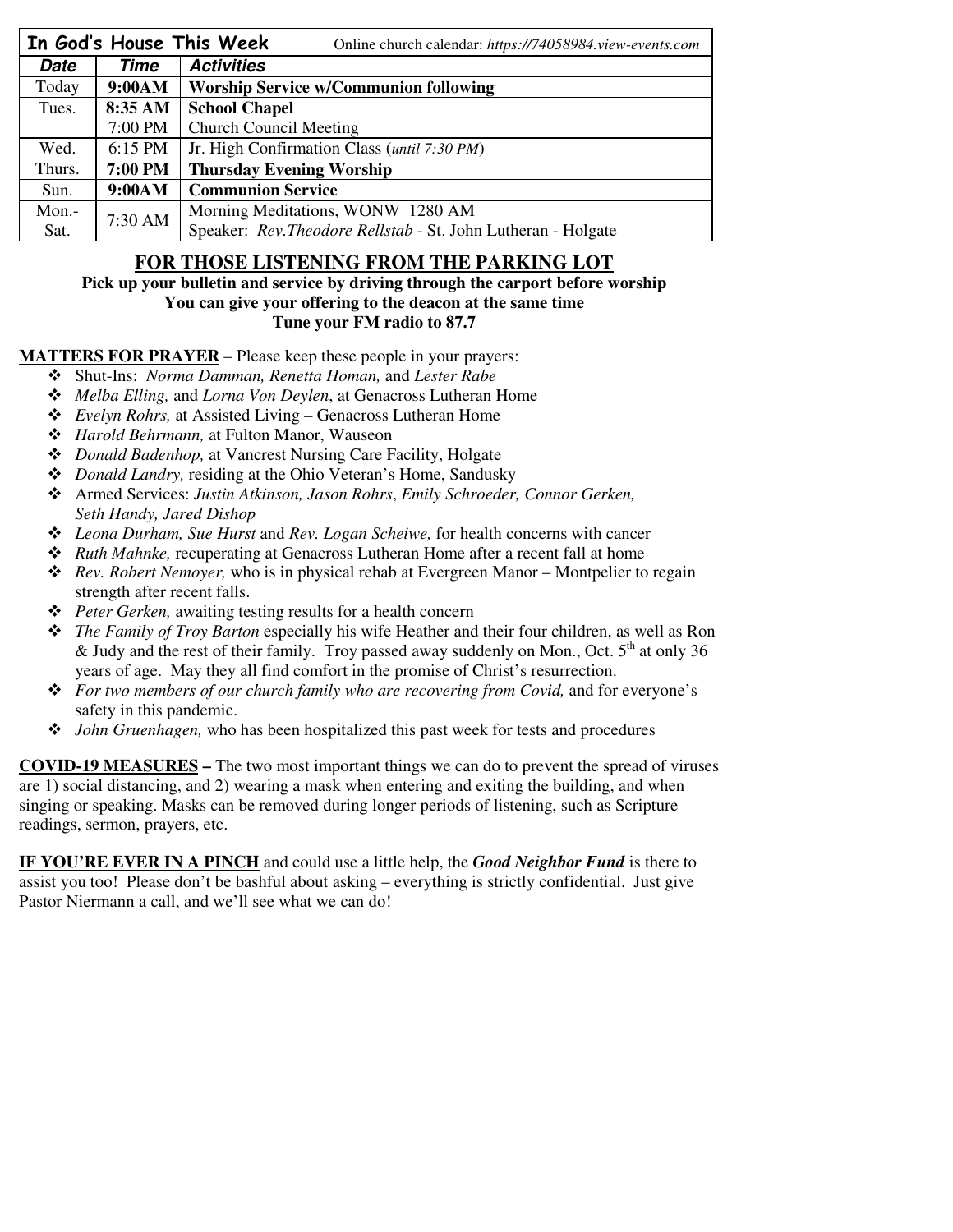### **THE SCRIPTURES THIS DAY – Nineteenth Sunday after Pentecost**

Considering the time of the year, the season of fall often brings thoughts of harvest and of feasting. So too, the propers of the day (the changeable parts of the worship service) focus our attention on the great feast of the Kingdom of God.

The *Psalm* pictures the Lord preparing "a table before me in the presence of my enemies" (Ps 23:5). Portions of today's *Epistle* are read also on Thanksgiving Day, and exhort us to rejoice always, even if we do go through times of hunger (Phil 4:4, 6, 12). The *Old Testament reading* sets before our eyes a great feast where the shroud of death has been lifted.

In the *Gospel* from Matthew 22, we read the parable of the wedding banquet. As the feast is prepared, invitations go out, but no one comes. Nevertheless, the feast and celebration will go on. The king sends his servants to go out into the roads and gather all whom they find. There is no limit as to whom his invitation is extended. He does not know who will be brought in at this final invitation; some are "good," some "bad," but to all, the feast has been offered. In fact, to all a wedding garment is also given (v 11), as today's *Introit* describes: "He has clothed me with the garments of salvation; he has covered me with the robe of righteousness" (Is 61:10).

# **BIBLE STUDY RESUMES TODAY**

# **POLITICS IS DRIVING ME CRAZY!**

With every election cycle, the rhetoric becomes overpowering. We hear it in the national news. We read it on social media. Sometimes the discussions are balanced and informative. Sometimes they are mean-spirited and inaccurate. Sometimes they instill hope. Sometimes they incite fear or anger. Sometimes they promote an agenda that is very obviously contrary to God's Word and will.



**What can a Christian do?** How does a Christian view politics? How does a Christian respond to the present political climate? How can a Christian find hope even when he or she is overwhelmed with the thought, **"Politics is driving me crazy!"?**

This Bible study offers a note of calm as it reminds us that we are citizens of two kingdoms, each with a different role and a different agenda. It offers a note of hope as it reminds us that God has absolute rule over both kingdoms. It offers a note of encouragement as it leads us to consider how we serve in both kingdoms.

**Join us TODAY after the service.** We will meet in the south end of the fellowship hall to allow for better social distancing.

**ICE CREAM SOCIAL DONATIONS**: In an effort to give as much of the profit from the Ice Cream Social to the youth traveling to the National Youth Gathering in 2022, we are asking if congregation members would like to help by donating items toward the fundraiser. A signup sheet is at the narthex table listing grocery/food items needed to prepare the menu for the social. If you are able to help, please list your name and the item(s) you are able to donate on the sheet. A signup sheet can also be found on the church's Facebook page. **Please have items to the church/school by Tues., Oct. 13th**. If there are any questions, please contact Sarah Bartok through the church office. Thank you!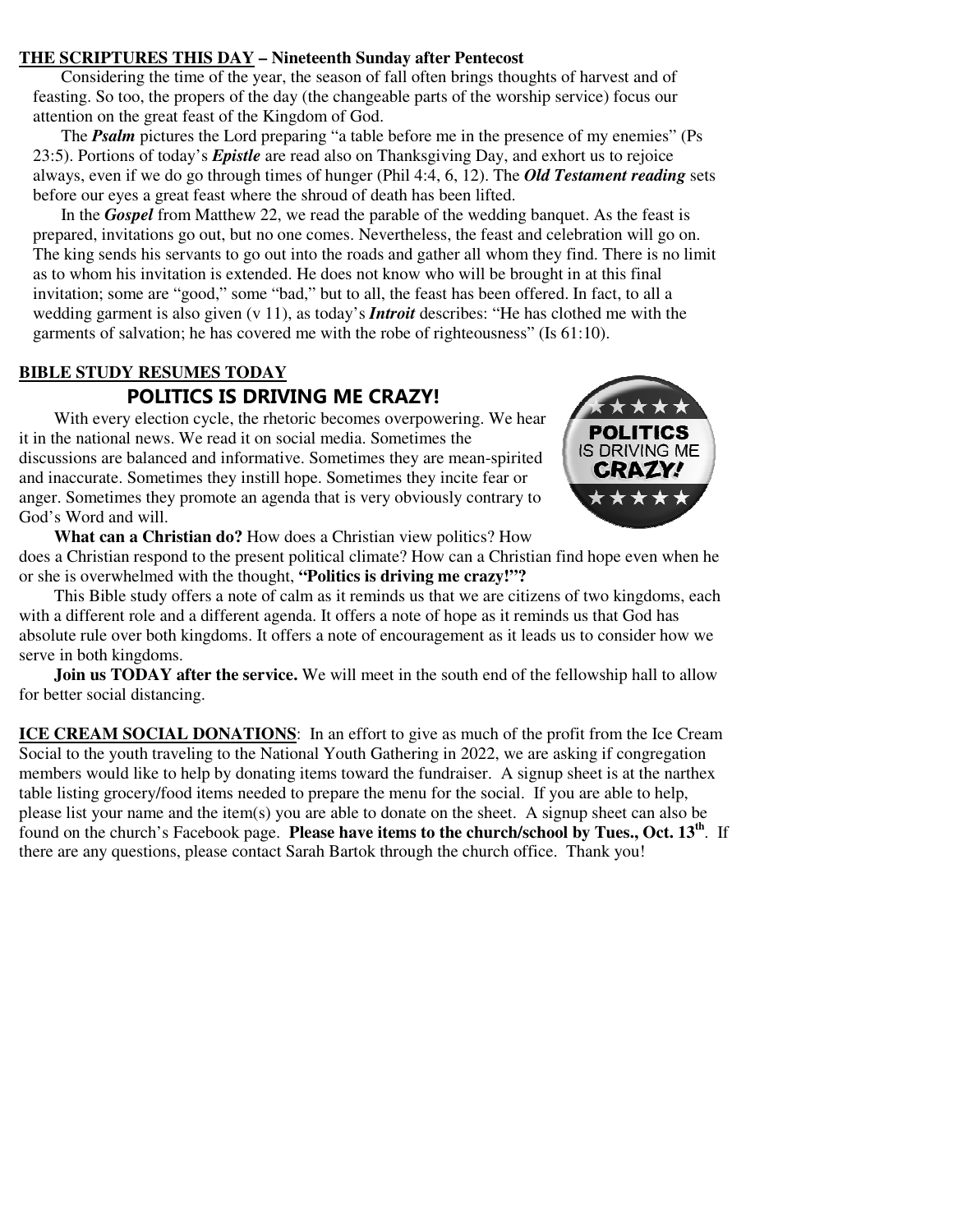**CHRISTMAS CHILDREN'S SERVICES 2020 –** Covid has interrupted many events and traditions, and the same will unfortunately be true this Christmas at St. John. To assure proper social distancing in the sanctuary, the traditional *Christmas Children's Service* and the *Christmas Eve Candlelight Service* will each have to be split into two services. The schedule for Christmas will be as follows:

| Sun. Dec. 20 6:00 pm                 | $7:30 \text{ pm}$ | Younger Children's Service: Grades Preschool-2<br>Old Children's' Service: Grades 3-8 |
|--------------------------------------|-------------------|---------------------------------------------------------------------------------------|
| Thr. Dec. $24 \quad 6:00 \text{ pm}$ | $8:00 \text{ pm}$ | Early Christmas Eve Candlelight Service<br>Later Christmas Eve Candlelight Service    |
| Fri. Dec 25                          | $9:30 \text{ am}$ | <b>Christmas Day Festival Service</b>                                                 |

 **Plans for the children's services are now underway.** Parents, please respond promptly when we reach out to determine which children will be participating in the *Children's Christmas Services.* We of course encourage every child to take part in these services as a wonderful way for them to hear and learn again of God's greatest gift to mankind, His only-begotten Son!

## **THREE WAYS TO GIVE AN OFFERING**

- Deposit your offering in the narthex when you come to worship, or if you're listening to the FM broadcast, give your offering to the usher or deacon when they hand you your bulletin.
- Use the '**Give Now'** online giving page a link (the blue button) is on our website.
- Mail your offering to the church.

**FURNISHINGS FOR OLD SCHOOL RENOVATION EAST ROOM** – Thank you to everyone who has given gifts for furnishing the new facility in the old school. So far we have enough funds to purchase the tables and chairs for the east room. Once these have arrived, we can

begin using that room for events up to approximately 50 people.

• We are still receiving gifts for the purchase of two large TV's to be mounted on the walls in each of the two main rooms. Gifts may be included with your regular offering (*make a notation on your envelope*), or deposited into the clear box marked "Old School Furnishings" located on the narthex table (*special envelopes for your gift are available*).

**OPTIONS FOR HOLY COMMUNION DURING COVID -** During this time of pandemic, we are making Holy Communion available in the following ways:

- **Thursday evening Communion services** prior to first and third Sundays
- **First and Third Sundays each month** in the Sanctuary, and drive-thru after the service



• **Second Sundays** – after the service in the sanctuary

### **Please note – Drive-thru Communion is on the first and third Sundays for those who have participated in the Divine Service from the parking lot.**

**"ON IT'S LAST LEG"** – The refrigerator in the supply room off the kitchen (used mainly by the teachers) is "on its last leg". So we are asking if there is someone (or if you know of anyone) who has a used fridge they would like to sell, please contact the school office. The school will pay you for it.